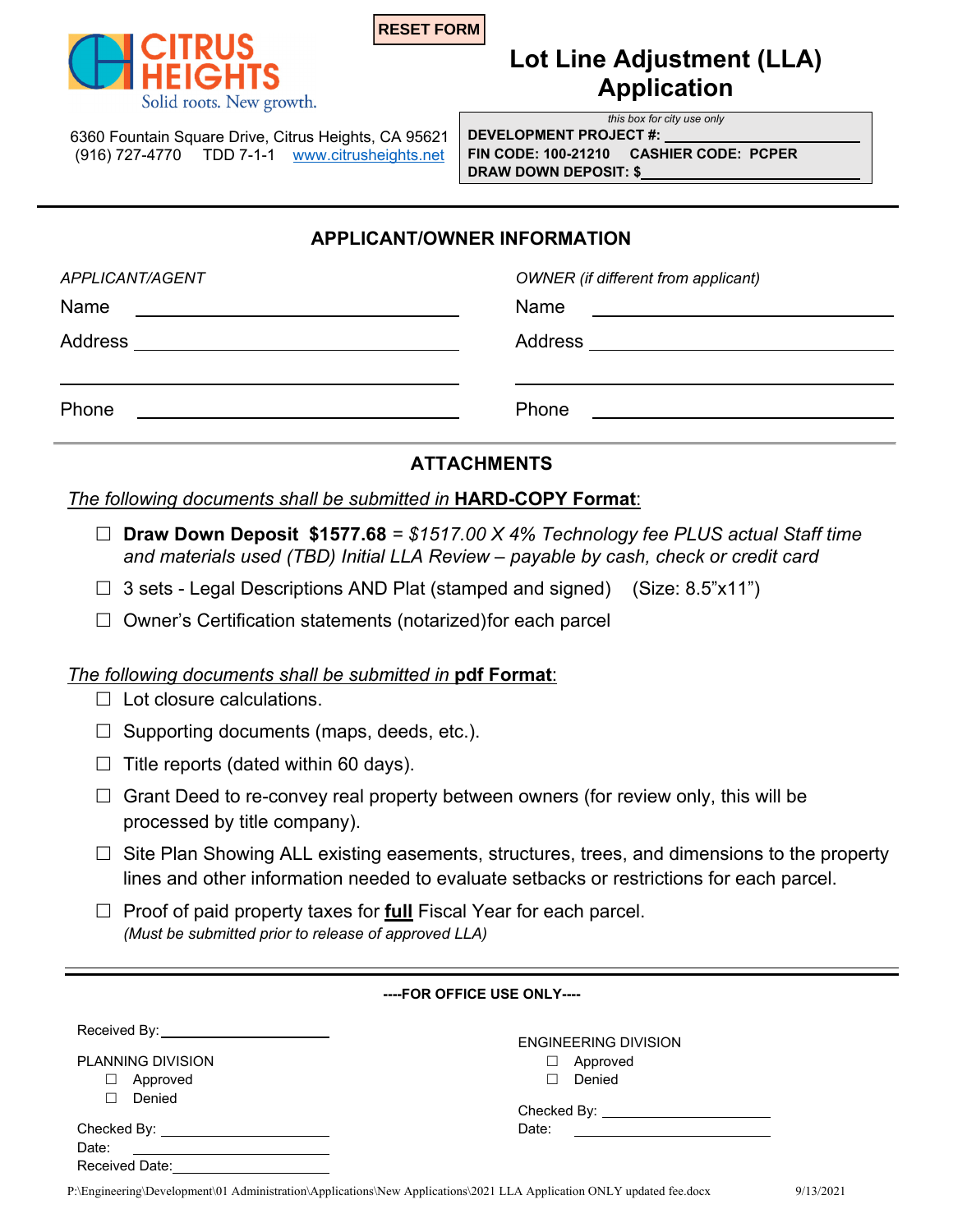

| 6360 Fountain Square Drive, Citrus Heights, CA 95621 |           |                       |  |  |
|------------------------------------------------------|-----------|-----------------------|--|--|
| (916) 727-4770                                       | TDD 7-1-1 | www.citrusheights.net |  |  |

# **PROPERTY INFORMATION**

| <b>PARCEL</b>                                               | <b>PARCEL</b>                                                                                                                                                                                                                                          |
|-------------------------------------------------------------|--------------------------------------------------------------------------------------------------------------------------------------------------------------------------------------------------------------------------------------------------------|
| A.P.N.                                                      | A.P.N.<br><u> 1989 - Johann Barbara, martin a</u>                                                                                                                                                                                                      |
| Parcel Address                                              | Parcel Address<br><u>and the control of the control of the control of the control of the control of the control of the control of the control of the control of the control of the control of the control of the control of the control of the con</u> |
| <b>Owner Name</b>                                           | <b>Owner Name</b><br><u> 1980 - Jan Barbara Barbara, manazarta </u>                                                                                                                                                                                    |
| <b>Owner Address</b>                                        | <b>Owner Address</b>                                                                                                                                                                                                                                   |
| <b>Existing Area</b>                                        | <b>Existing Area</b>                                                                                                                                                                                                                                   |
| Proposed Area                                               | Proposed Area<br><u> 1986 - Jan Stein Harry Harry Harry Harry Harry Harry Harry Harry Harry Harry Harry Harry Harry Harry Harry</u>                                                                                                                    |
| <b>PARCEL</b>                                               | <b>PARCEL</b>                                                                                                                                                                                                                                          |
| A.P.N.<br><u> 1989 - Jan Samuel Barbara, político e a f</u> | A.P.N.                                                                                                                                                                                                                                                 |
| Parcel Address                                              | Parcel Address                                                                                                                                                                                                                                         |
| <b>Owner Name</b>                                           | <b>Owner Name</b>                                                                                                                                                                                                                                      |
| <b>Owner Address</b>                                        | <b>Owner Address</b>                                                                                                                                                                                                                                   |
| <b>Existing Area</b>                                        | <b>Existing Area</b>                                                                                                                                                                                                                                   |
| Proposed Area                                               | Proposed Area                                                                                                                                                                                                                                          |
| <b>PARCEL</b>                                               | <b>PARCEL</b>                                                                                                                                                                                                                                          |
| A.P.N.                                                      | A.P.N.                                                                                                                                                                                                                                                 |
| Parcel Address                                              | Parcel Address                                                                                                                                                                                                                                         |
| <b>Owner Name</b>                                           | <b>Owner Name</b>                                                                                                                                                                                                                                      |
| <b>Owner Address</b>                                        | <b>Owner Address</b>                                                                                                                                                                                                                                   |
|                                                             |                                                                                                                                                                                                                                                        |
| <b>Existing Area</b>                                        | <b>Existing Area</b>                                                                                                                                                                                                                                   |
| Proposed Area                                               | Proposed Area                                                                                                                                                                                                                                          |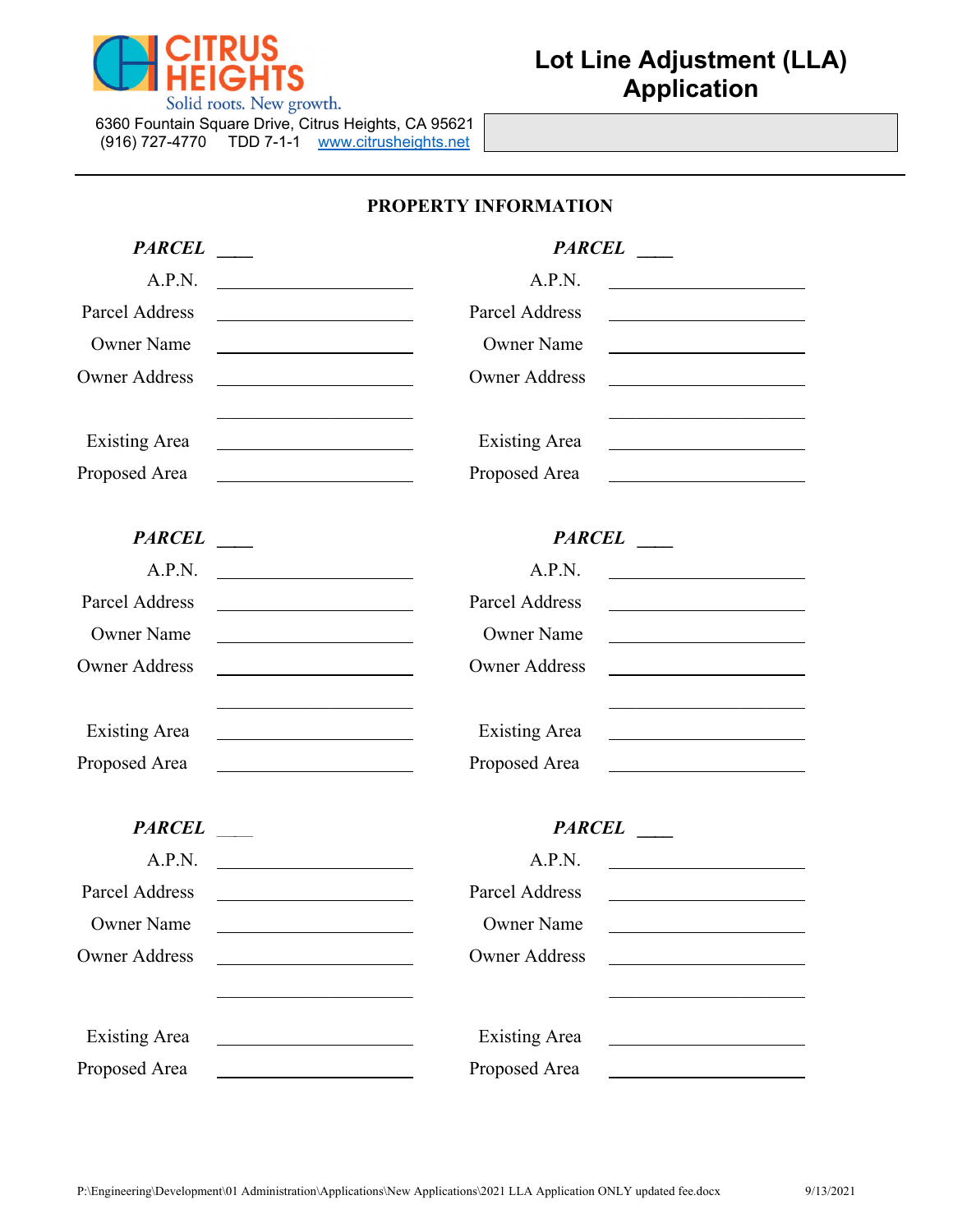

# CITY OF CITRUS HEIGHTS Lot Line Adjustment Indemnification

#### **TO BE COMPLETED BY APPLICANT**

| <b>PROJECT NAME:</b>        |  |
|-----------------------------|--|
| <b>PROJECT ADDRESS:</b>     |  |
| <b>ASSESSOR PARCEL NO.:</b> |  |

\_\_\_\_\_\_\_\_\_\_\_\_\_\_\_\_\_\_\_\_\_\_\_\_\_\_\_\_\_\_\_\_\_\_\_\_ (property owner),hereafter known as "Applicant", has applied for a Lot Line Adjustment application involved in the above referenced parcels and agrees to hold City harmless from all costs and expenses, including attorney's fees, incurred by City or held to be the liability of the City in connection with City's defense of its actions in any proceeding brought in any State or Federal court challenging the City's actions with respect to the applicant's project, except as caused by City's sole or gross negligence.

| Name                                                                                                            | Telephone <b>Example 2018</b>        |
|-----------------------------------------------------------------------------------------------------------------|--------------------------------------|
| Applicant or authorized agent                                                                                   |                                      |
|                                                                                                                 |                                      |
| Address Number and street city and state zip                                                                    |                                      |
| Signature of Applicant or Authorized Agent                                                                      |                                      |
| Print Name                                                                                                      |                                      |
|                                                                                                                 |                                      |
|                                                                                                                 |                                      |
| Property Owner                                                                                                  |                                      |
| Address Manual Manual Manual Manual Manual Manual Manual Manual Manual Manual Manual Manual Manual Manual Manua |                                      |
|                                                                                                                 | Number and street city and state zip |
|                                                                                                                 | Signature of Owner                   |
| Print Name                                                                                                      |                                      |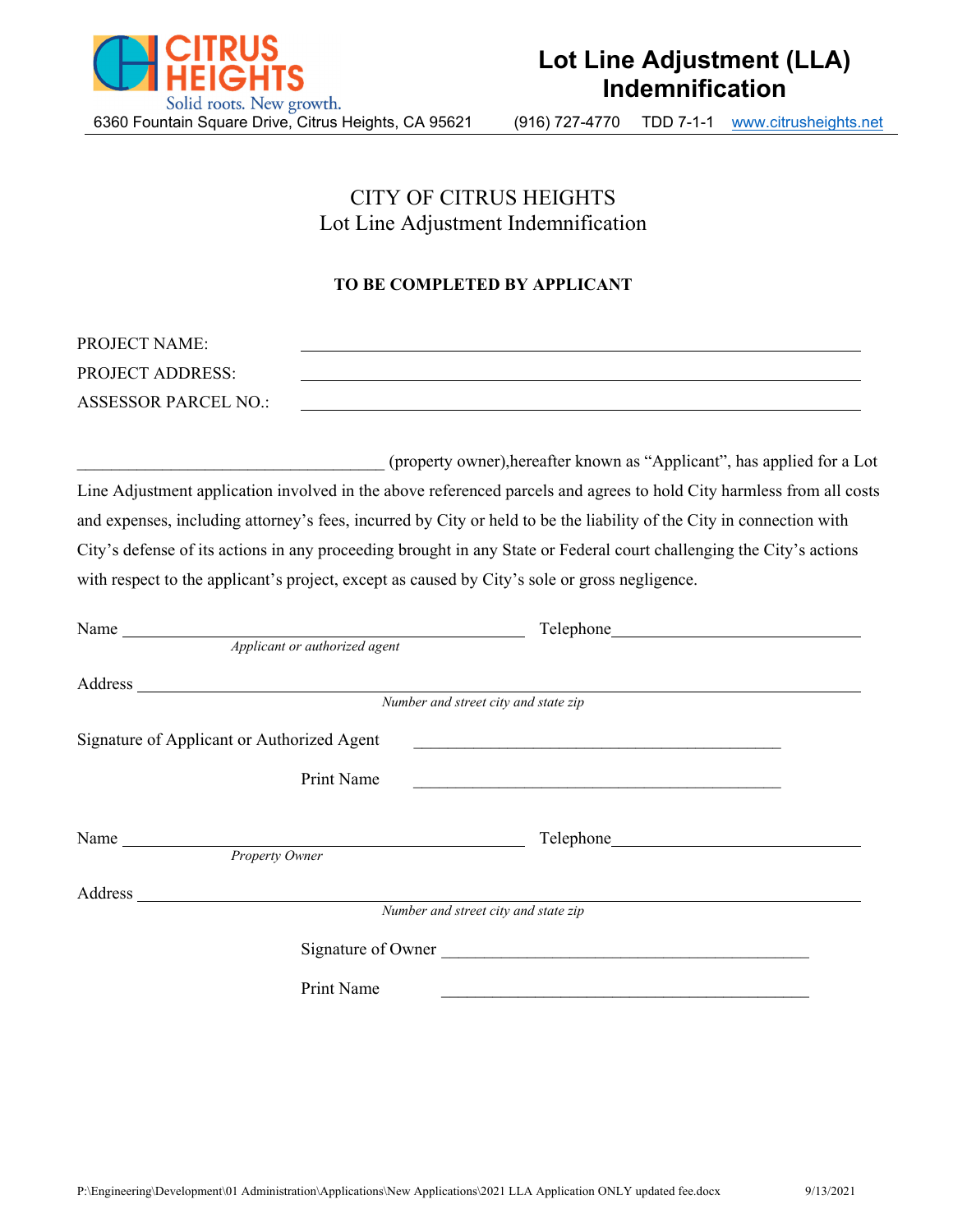

**Lot Line Adjustment (LLA) Provisions**

6360 Fountain Square Drive, Citrus Heights, CA 95621 (916) 727-4770 TDD 7-1-1 www.citrusheights.net

#### I. **GENERAL PROVISIONS**

The Subdivision Map Act allows minor adjustments of property lines between contiguous parcels without the necessity of filing a parcel or tract map. To utilize this procedure, the following criteria must be met:

- A. All property owners of the affected parcels must consent to the Lot Line Adjustment in writing.
- B. The Lot Line Adjustment may not create a greater number of parcels than originally existed.
- C. The parcels resulting from the Lot Line Adjustment must conform to the City's building and zoning code.
- D. The resulting changes in ownership of the affected land must be conveyed by legal document if all lots are not held under one ownership. The adjustment may be reflected by deed or by a record of survey prepared by a licensed Land Surveyor or qualified registered Civil Engineer if the subject property is held under a common ownership. (Note: The reconveyance of property is not included in the City's process and must be completed by the property owners and/or Title Company).
- E. The current year and prior year property taxes for each parcel must be paid before the Lot Line Adjustment will be approved.

#### **II. SUBMITTAL AND PROCESSING REQUIREMENTS**

#### A. SUBMITTALS:

Prior to submittal of a Lot Line Adjustment, the applicant should contact the City Engineering Division at (916) 727-4770 to verify that the adjustment will not violate any of the restrictions governing the use of this procedure. The following items must be included in the original submittal package. Applications failing to include one or more of these items will not be accepted for processing.

- 1. 1 set Application form fully completed and signed.
- 2. Lot Line Adjustment Fee (contact City's Engineering Div. for current fee).
- 3. Owner's approval statements (notarized). These must be completed by ALL of the affected owners.
- 4. 3 sets Legal descriptions for resultant parcels prepared and stamped by a licensed Land Surveyor or qualified registered Civil Engineer.
- 5. 3 sets  $8\frac{1}{2}$ " x 11 plat illustrating the lot line adjustment.

#### *The following items shall be submitted in* **pdf Format***:*

- 6. Title reports for all affected parcels current within 6 months.
- 7. Site plan showing ALL existing structures, trees, and dimensions to the property lines. Show all structures, walls, fences or trees that are located adjacent to the adjusted lot line, sufficient to determine the location of these facilities with respect to the new lot line.
- 8. Closure/Area calculations verifying new legal descriptions.
- 9. Copy of parcel or final map that created the parcels as they exist at the time application is made.
- 10. Proof from County Tax Collector that current year and prior year property taxes for all affected parcels have been paid. (This must be submitted prior to approval of the LLA).
- 11. 1 set Deed of trust or other instrument conveying real property between owners. (City to review legal description, owner to process and record).
- 12. Any other information deemed reasonable and necessary by the City's review staff.